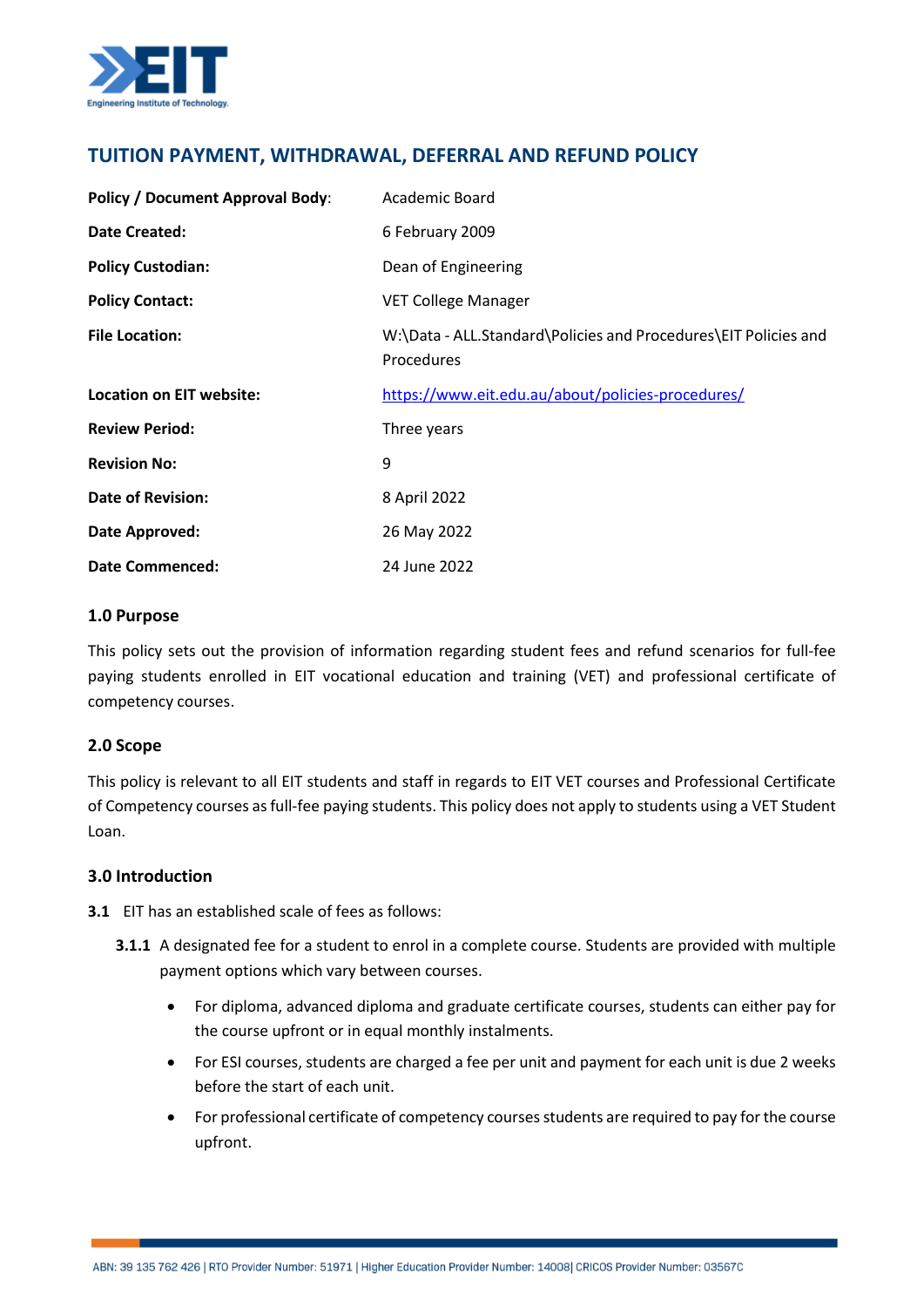

- **3.1.2** The fee is set by the Dean in consultation with the VET College Manager and other relevant stakeholders. It may be varied to accommodate the financial resources of the student and the student's country of origin.
- **3.1.3** All essential resources (documents, software, kits, etc) required to complete the unit/module/course are provided by EIT as a part of the standard fee.
- **3.1.4** Where completion of a unit/module requires the student to pass an examination, the standard fee will include one attempt at the examination. If further attempts at the examination are required an additional fee may be levied to cover the cost of delivering the examination.

#### **4.0 Tuition Fee Payments and Conditions**

- **4.1** EIT allows full-fee paying students the flexibility of multiple payment options. These options are available in order to alleviate the financial stress on students. With these payment options, the following conditions apply:
	- For professional certificate of competency courses the full course fee must be paid prior to the start date of the course
	- For diploma, advanced diploma (excluding ESI programs) and graduate certificate courses a minimum of the first fee instalment is to be received prior to the start date of the course. Students can only begin the course if a minimum of the first fee instalment payment has been received.
	- For ESI courses, the first unit fee must be paid and received by EIT prior to the start date of the course. Students can only begin the course if payment has been received.
	- Fees that are paid by instalments, but which are not paid by the due date, may result in a student's suspension from the course.
	- AQF accredited courses have census dates for each unit/module. Once a unit/module census date has passed the student is financially liable for tuition fees for that unit/module.
	- For a unit/module that contains a formal examination assessment component, the course fee includes one attempt at the examination for each unit. Students requiring two or more attempts at the examination will be required to pay the additional examination fee for each attempt
	- If a student defaults on their instalments three times throughout the course they may be charged an administration/dishonour fee which is payable before a student's enrolment can be reactivated. This fee may be charged for every late payment thereafter; and
	- If a failure to pay results in the student missing large amounts of the course work, a transfer to another intake may be necessary. This will facilitate re-entry to the course at the point where the study was terminated. A transfer may incur a fee.

## **5.0 Withdrawal Prior to the First Census Date/Course Start Date**

**5.1** For AQF accredited VET courses, if a student withdraws from their course prior to the first unit/module census date then a full refund of any fees already paid will be refunded to the student. Students are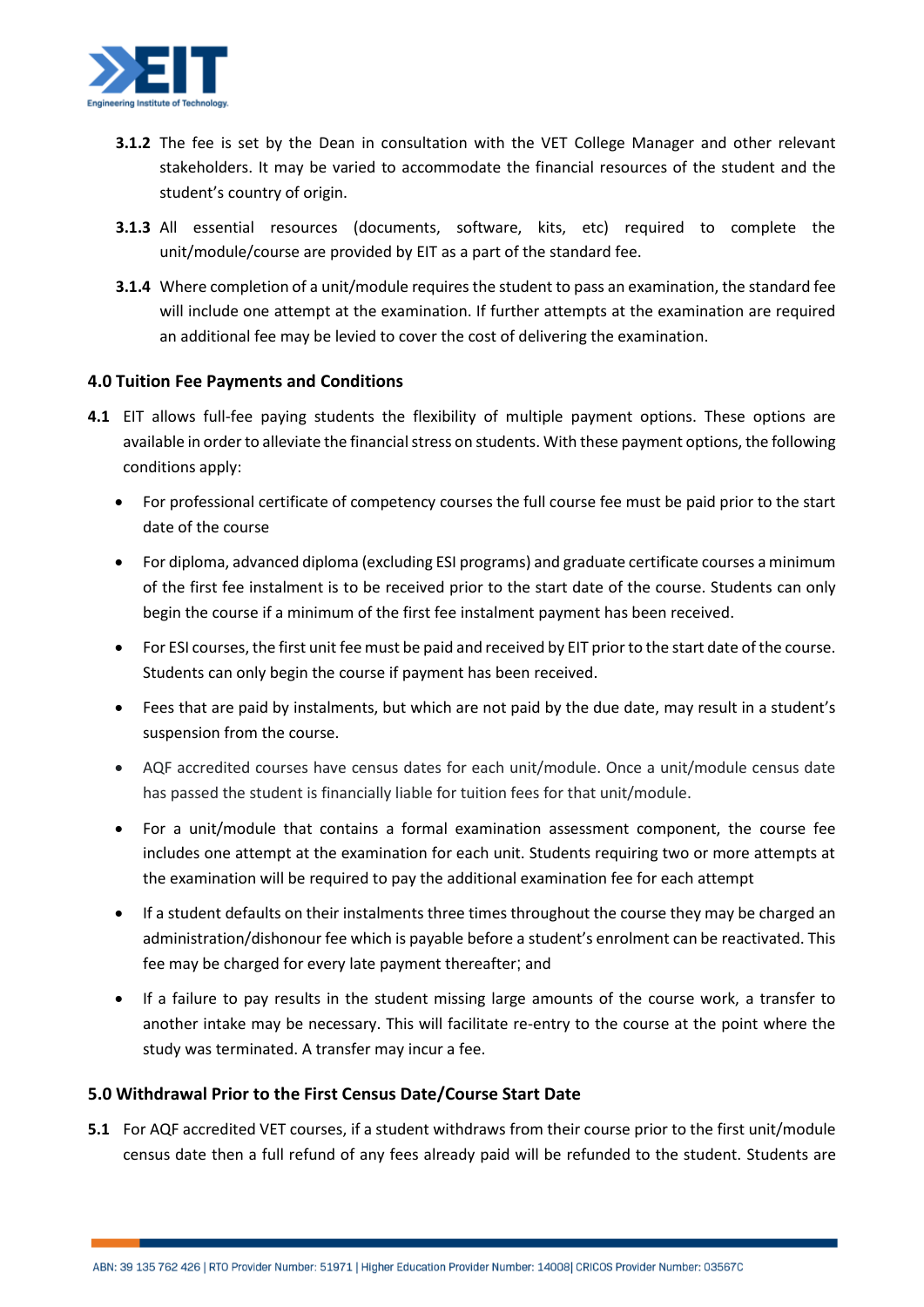

asked to complete the 'Course Withdrawal and Deferral Application' form and must return this to EIT prior to the first unit/module census date.

**5.2** For Professional Certificate of Competency courses, if students withdraw before the course start date then a full refund of any fees already paid will be refunded.

# **6.0 Withdrawal After the First Census Date/Course Start Date**

- **6.1** For AQF Accredited VET courses if a student wishes to withdraw completely from a course once the course has commenced, and after the first unit/module census date has passed, they are asked to complete the 'Course Withdrawal and Postponement Application' form.
- **6.2** Students who have paid upfront, in advance, can apply for a pro-rata refund of the fee paid.
- **6.3** Any refund due will consist of the balance after deductions for any units/modules which the student remained enrolled in past the census date. Once a unit/module census date has passed the tuition fee for that unit/module has been incurred and is non-refundable.
- **6.4** Refund calculations for students who have chosen to pay in monthly instalments will depend on the number of units/modules the student remained enrolled in past the census date and how many monthly instalments the student has already paid. Depending on how many monthly instalments have been paid the student may owe additional fees to pay for the tuition fee balance for any units/modules already, or currently being, studied and for which the census date has passed.
- **6.5** Alternatively, if the student has paid more than the tuition fees currently due for the units/modules that have already, or are currently being studied, and for which the census date has passed, then the balance of the overpayment will be refunded to the student. Once a unit/module census date has passed the tuition fee for that unit/module has been incurred and is non-refundable.
- **6.6** For Professional Certificate of Competency courses there is no refund of tuition fees after the start date of the course has passed.

## **7.0 Course Deferral/Postponement after the Commencement of a Course**

- **7.1** If a student wishes to defer their enrolment after a course has started and the first unit/module census date has passed, with an intention to re-join a future intake of the same course, then at the time of deferral the student must complete and return a 'Course Withdrawal and Postponement Application' form.
- **7.2** The student can re-join a future intake of the same course once that intake reaches the last unit/module in the course that the student successfully completed. A transfer fee may apply at the time that the student re-joins the course. Students can only defer and re-join a course twice; thereafter it is treated as a full withdrawal and the student would need to reapply for entry to the course and any applicable credit would need to be assessed in accordance with EIT's Credit and Recognition of Prior Learning Policy.
- **7.3** When deferring an enrolment, students must ensure they are aware of, and complete their course within, the maximum completion timeframes allowable for their course – refer to EIT's Admissions Policy for maximum completion timeframes.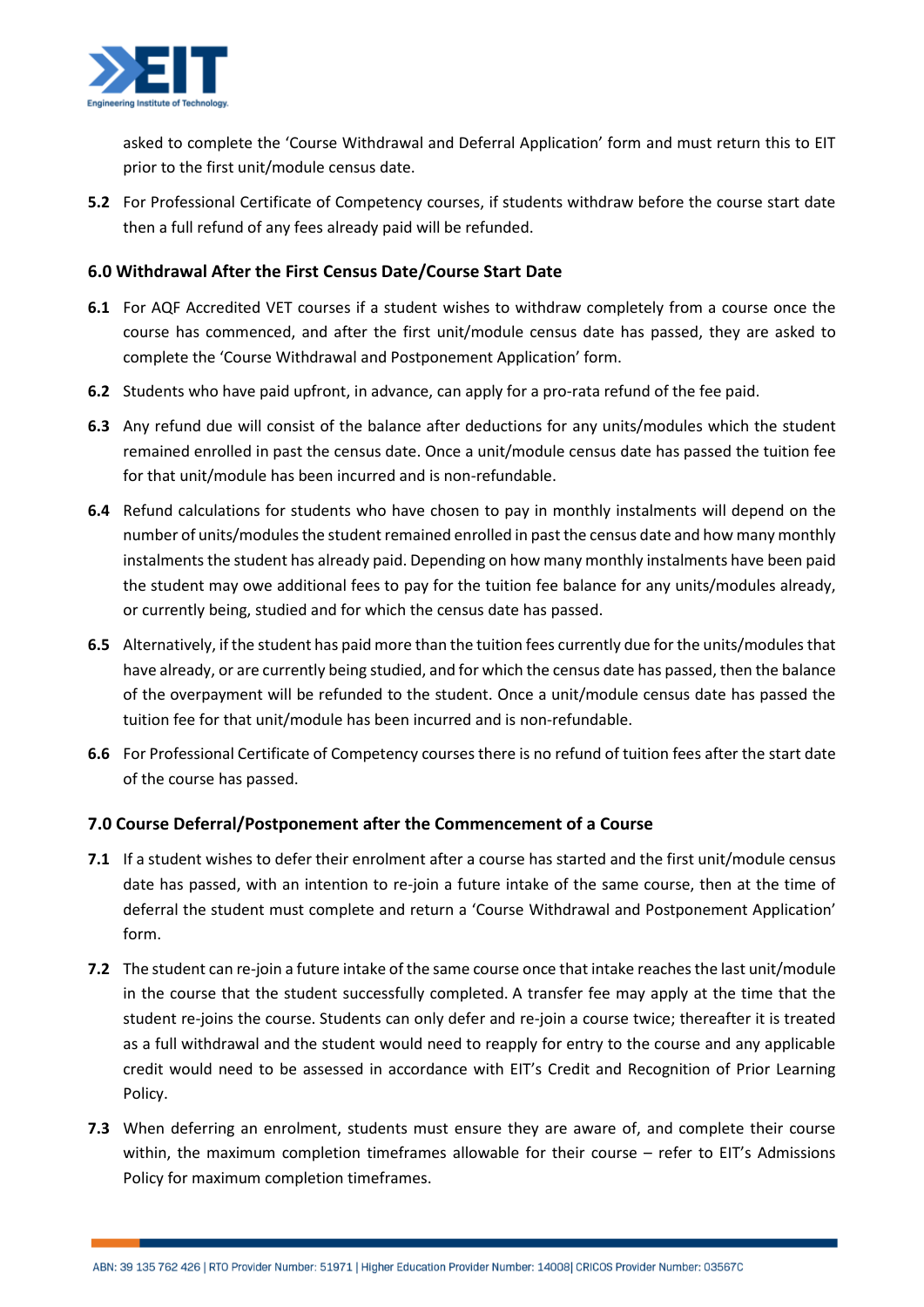

- **7.4** Any student that has made an upfront payment in advance for their course/unit/module will be entitled to a pro-rata refund upon deferral, consisting of the balance of tuition fees already paid after deductions for any units/modules which the student remained enrolled in past the census date. Once a unit/module census date has passed the tuition fee for that unit/module has been incurred and is non-refundable.
- **7.5** Refund calculations for students who have chosen to pay in monthly instalments will depend on the number of units/modules the student remained enrolled in past the census date and how many monthly instalments the student has already paid. Depending on how many monthly instalments have been paid the student may owe additional fees to pay for the tuition fee balance for any units/modules already, or currently being, studied and for which the census date has passed.
- **7.6** Alternatively, if the student has paid more than the tuition fees currently due for the units/modules that have already, or are currently being studied, and for which the census date has passed, then the balance of the overpayment will be refunded to the student. Once a unit/module census date has passed the tuition fee for that unit/module has been incurred and is non-refundable.
- **7.7** Students studying a professional certificate of competency course are unable to defer their course and must follow the process for course withdrawal instead.

## **8.0 Definitions**

Please refer to the EIT Glossary that can be found [here](https://www.eit.edu.au/policies/EIT_Training_Glossary.VET.HE.pdf) for all definitions used in this document.

#### **9.0 Related Documents**

- Admissions Policy.VET
- Assessment Validation and Student Progress Procedure.VET
- Assessment, Validation and Student Progress Policy.VET
- Award Nomenclature and Testamur Policy.VET
- EIT01 Training and Assessment Policy
- EIT01.3 Support Learners Policy
- EIT04 Accurate and Accessible Information Policy
- EIT05 Learners are Informed and Protected Policy
- EIT06 Complaints and Appeals Policy
- EIT07 Governance and Administration Policy
- Fair Treatment and Equal Opportunity Policy.DS
- Privacy Policy.DS
- Recognition of Prior Learning Policy.VET
- Records Management Policy.DS
- Student Code of Conduct.DS
- Student Complaints, Grievances and Appeals Policy.VET
- Student Complaints, Grievances and Appeals Procedure.VET
- Student Consultation Policy.VET
- Student Support for Online Learning and ICT Infrastructure Procedure.VET